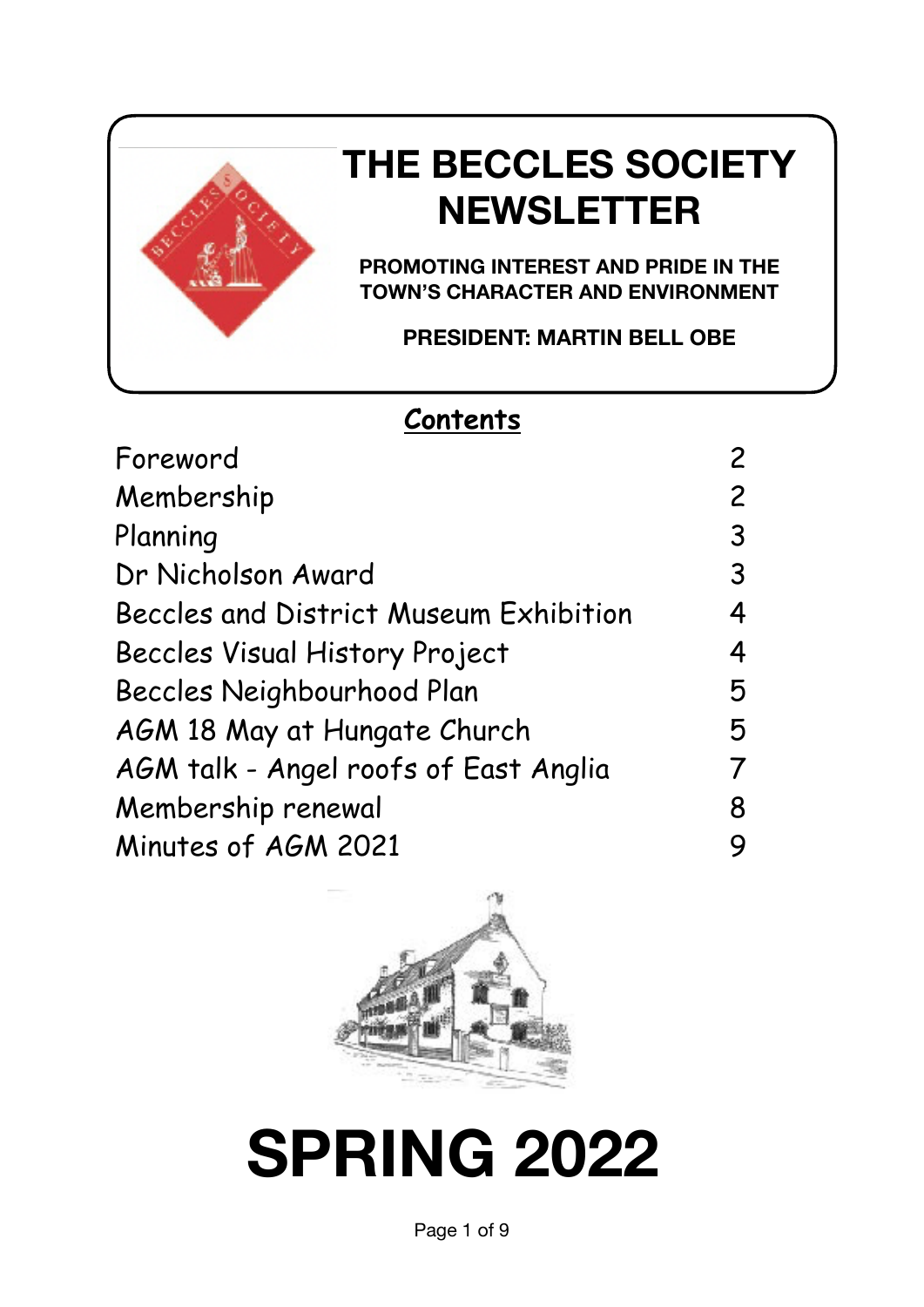# **Foreword**

Welcome to the newsletter for Spring 2022, when I hope we are coming out of the restrictions of Covid. As I write, infection rates are high, but the number of hospitalisations is falling because of the high rate of vaccination in the country. With this change in circumstances, we are hoping that we shall be able to hold our AGM in person this year when our speaker will be Dr Sarah Cassell who will talk about the angel roofs of East Anglia. We are planning to zoom the meeting as well so that those unable to attend may still participate and see our speaker present her talk.

Beccles and District Museum has scheduled a special exhibition on the history and activities of The Beccles Society for July onwards.

We are fortunate that Richard Sword has been willing to be co-opted onto the executive committee. He has joined with Clare Mackney to scrutinise the planning applications submitted to the Broads Authority and East Suffolk Council.

Further copies of the Newsletter will be made available in the library and on the website.

# **Membership**

We have been without a membership secretary for some time now, however, we currently think we have:

56 members of which 10 are life members.

Please remember to renew your subscription. There are details below.

As always we are looking for new members to join us to help preserve the Beccles we all care for.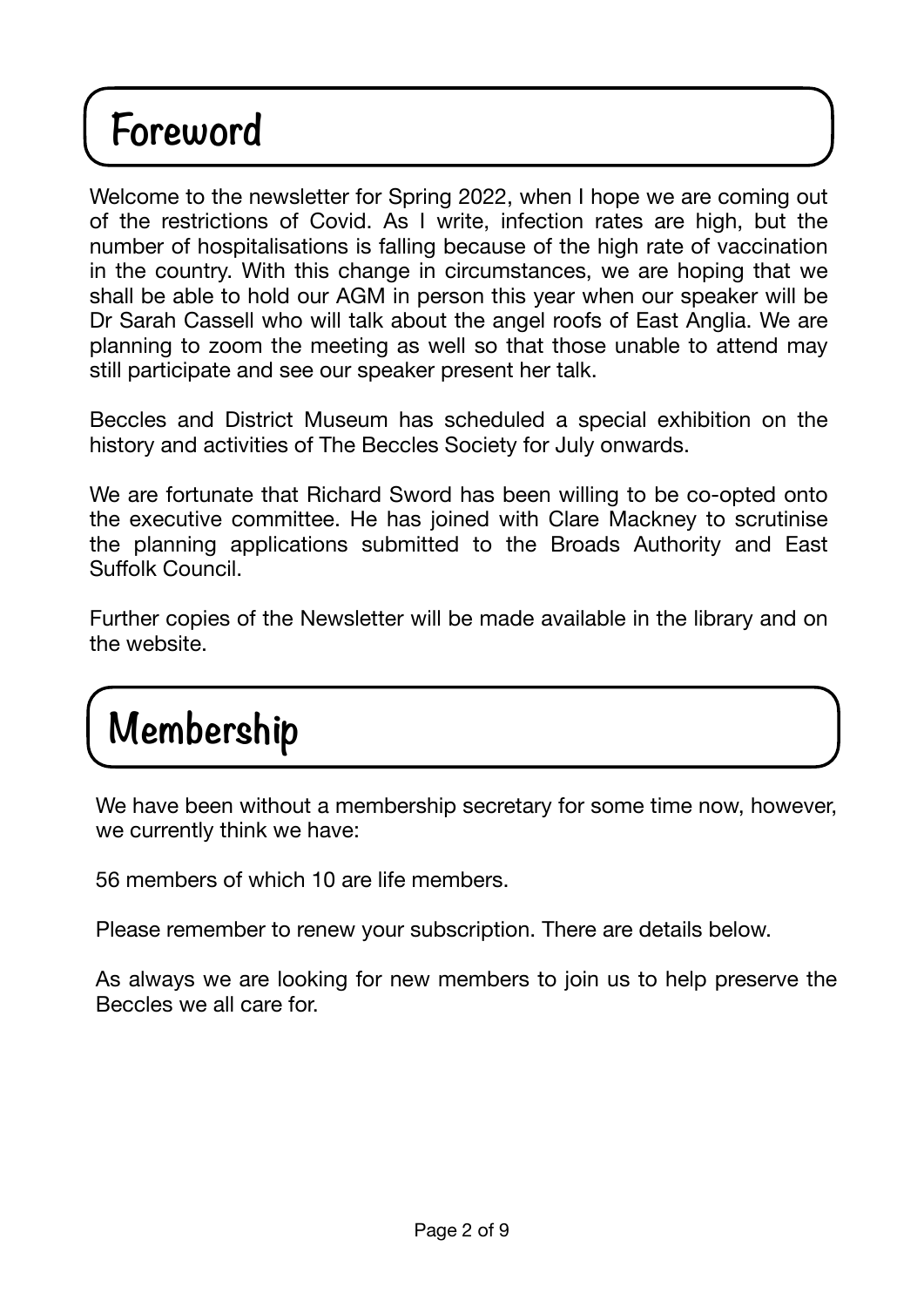# **Planning**

Apart from a number of applications concerning trees, there have been two planning applications upon which we have commented, namely, are alterations in the house and garden of No 63 Northgate and the proposal for a 24 hour drive-in Costa Coffee on the carpark of Morrison's supermarket. Although the Society initially had some reservations about 63 Northgate, these were resolved after the applicant made modifications which softened the impact of the scheme from the river. Modifications have also been made to the Costa Coffee scheme but that the Society (and Beccles Town Council) remain strongly opposed to the proposal.

The fate of the Beales Store continues to be of concern. As you may know, the west part of the complex has been let to Tool Station. Panther Securities who own the site have said that they are seeking tenants for other areas. There is a possibility that the upper parts may become residential accommodation. Beccles Town Council has expressed concern about the future of the building and has contacted East Suffolk Council, as reported in the press recently. The Society will watch for any developments.

## **Dr Nicholson Award**



Dr Nicholson Award is for good design, imaginative ideas and quality development of any new development or building refurbishment within Beccles that improves or enhances the built structure of the town.

In 2021 we made a double award for Lantsbury Terrace and the Dell Care home. In 2022 it has been decided to make the award for Willow House, Providence Place,

Beccles. It has shown innovative design in fitting a good looking house into an awkward plot of land. Two members of the committee visited the property and saw a good quality of internal finish and thus recommended it for the 2022 award.

The committee is currently considering candidates for the 2023 award. If you have any property in mind which you think is worthy of the award, please let us know.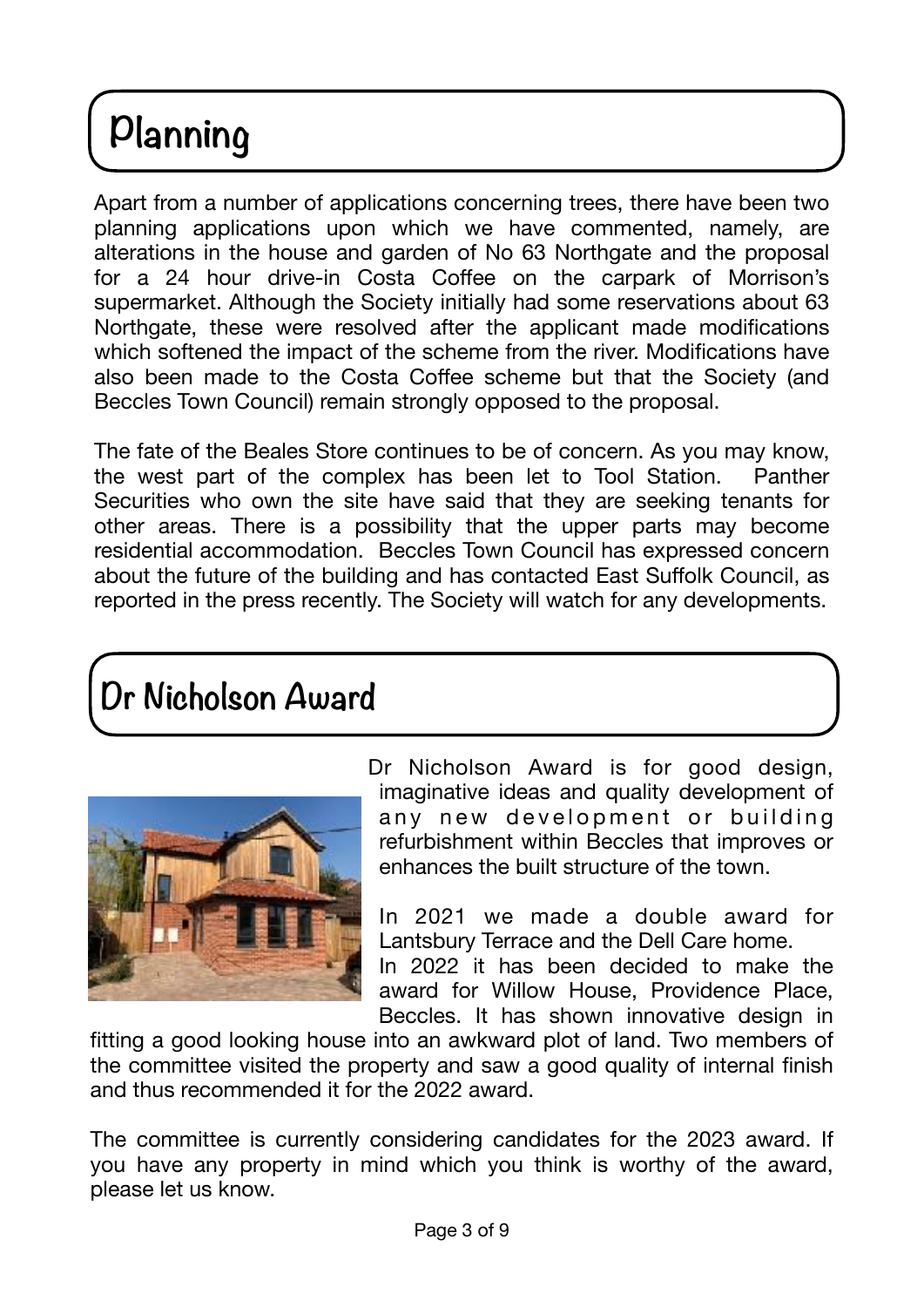# **Beccles and District Museum Exhibition**

In 2022, the Beccles and District Museum is open from 2 April to the end of October at 1.45pm - 4.30pm on the afternoons of Tuesday, Wednesday, Friday and Saturday.

There are only going to be two special exhibitions at Beccles & District Museum this year. The first, from 2 April, is entitled 'Life Stories in Stitches', featuring samplers and examples of sewing from the museum's collections.

The second one, starting in mid July, will be about the history and activities of the Beccles Society. We do have a copy of the book about the first 20 years of the society, but we should like more from any members who can recall any specific interesting incidents to enhance the display.

I hope that this will enhance the visibility of the society in the town and possibly increase membership of the society.

# **Beccles Visual History Project**

Beccles and District Museum and the Beccles Society together have obtained a grant of £1088 to get this project underway. We have identified a number of locations in town where some noticeboards or banners with historic images of Beccles could be placed. The only such image at present is in the window of Ekta Brothers Ltd., the newsagent, on Market Street adjacent to Bob Knights, the butcher. There is still work to be done to purchase the boards and to source a company to print the large images as well as obtaining the appropriate permission to install them. We shall be delving into the photographic archive at the museum to find suitable images, but if you have something special to offer, please let us know.

If you want to see what we are intending, then a visit to Halesworth will give you an idea.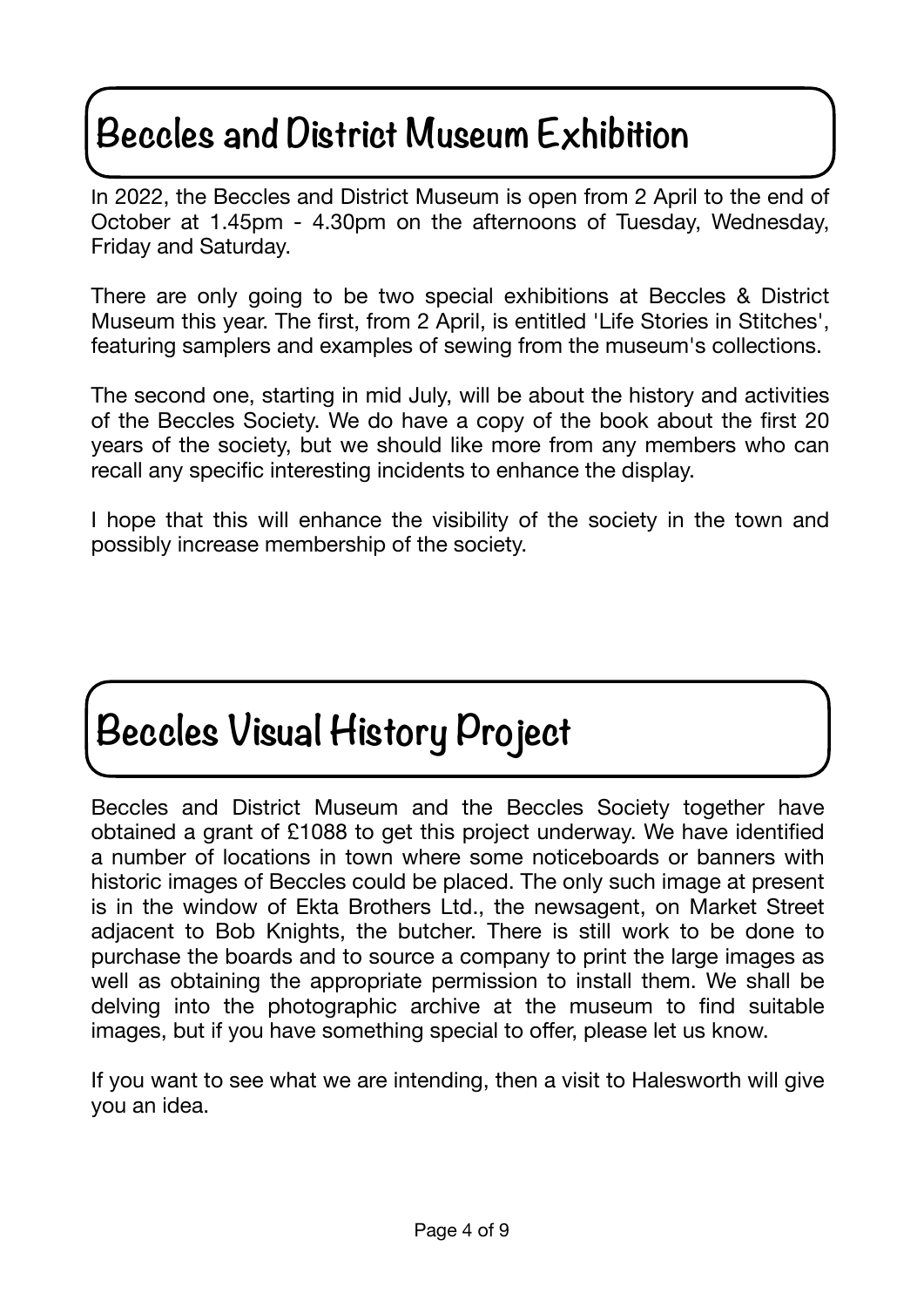# **Beccles Neighbourhood Plan**

The Beccles Neighbourhood Plan sets out the vision for development to 2036. Following a 'yes' vote in the referendum on 16 September 2021, the Beccles Neighbourhood Plan was formally 'made' by East Suffolk Council on 22 September 2021 and now forms part of the Development Plan for the District.

The Worlingham Neighbourhood Plan is currently in the latter stages of consultation and examination, prior to a referendum. If accepted, then the two plans will together influence the development of the Beccles and Worlingham Garden Neighbourhood to the north of the southern relief road. There has been some master planning already completed (i.e., a provisional layout of the site for a proposed 1250 dwellings): further consultation is to be expected before any development starts.

# **Beccles Society AGM on 18 May 2022**

After an online AGM last year, we are hoping to return to a face to face AGM at Hungate Church on 18 May starting at 7pm.

This will be followed at about 7.30pm by a talk on the Angel Roofs of Churches in East Anglia given by Dr Sarah Cassell. (Please see poster below)

We are also planning to live stream the AGM and Sarah's talk so that those who cannot be present can join us remotely.

### **The zoom link for the evening has Meeting ID: 842 2755 5344 Passcode: 548177**

**Or link :**[https://us02web.zoom.us/j/84227555344?](https://us02web.zoom.us/j/84227555344?pwd=WEV4L2hGN1lwWUQwR2xhUzBjc0RVZz09) [pwd=WEV4L2hGN1lwWUQwR2xhUzBjc0RVZz09](https://us02web.zoom.us/j/84227555344?pwd=WEV4L2hGN1lwWUQwR2xhUzBjc0RVZz09)

If you intend joining the zoom session, the link will be open from 6.45pm. If you have never joined a zoom meeting before please feel free to contact the chairman by sending an email to [enquiries@becclessociety.org.uk](mailto:enquiries@becclessociety.org.uk) or by telephoning 01502 716994. He will be happy to talk you through what you need to do to join.

Please join in good time so that any difficulties can be resolved before 7pm, so we can start the AGM promptly.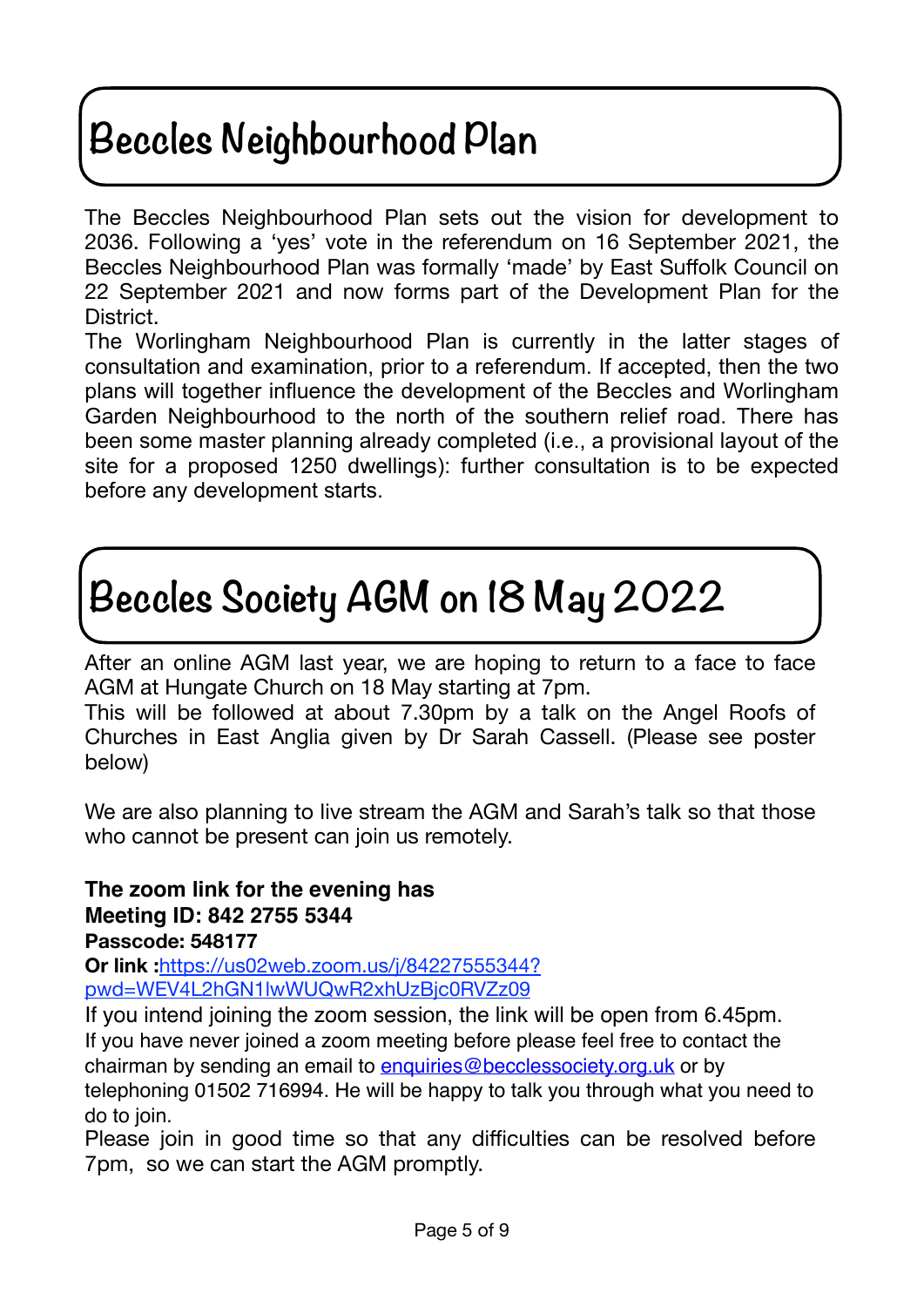We need 15 members for the AGM to have a quorum so please join the meeting and support us.

### **BECCLES SOCIETY ANNUAL GENERAL MEETING AGENDA**

- 1. Apologies for Absence
- 2. To approve the Minutes of the AGM held on 10 April 2019
- 3. Matters arising from the minutes
- 4. To receive the chairman's report
- 5. To receive and approve the treasure's report
- 6. To receive the membership report
- 7. To elect the officers of the Society
- (a) Chairman
- (b) Vice-chairman (currently vacant)
- (c) Treasurer
- (d) Secretary
- (e) Membership Secretary
- (f) Executive Committee members
- 8. Any Other Business
- 9. Close of AGM
- 10. Talk by Sarah Cassell on Angel Roofs in East Anglia

### **Nomination form**

### **We wish to nominate for**

Chairman / Vice-chairman / Treasurer / Secretary / Membership Secretary / Executive **Committee** (delete as necessary) **Proposed Seconded Agreement of nominee RETURN TO: Paul Gurbutt** at **[enquiries@becclessociety.org.uk](mailto:enquiries@becclessociety.org.uk)** Or **5 The Walnuts, Worlingham, Beccles NR34 7EL**

\_\_\_\_\_\_\_\_\_\_\_\_\_\_\_\_\_\_\_\_\_\_\_\_\_\_\_\_\_\_\_\_\_\_\_\_\_\_\_\_\_\_\_\_\_\_\_\_\_\_\_\_\_\_\_\_\_\_\_\_\_\_\_\_\_\_\_\_\_\_\_\_\_\_\_

### **Proposals to be discussed at AGM**

If you have a proposal you wish to be discussed at the AGM, please send it to arrive BEFORE 21 April to Paul Gurbutt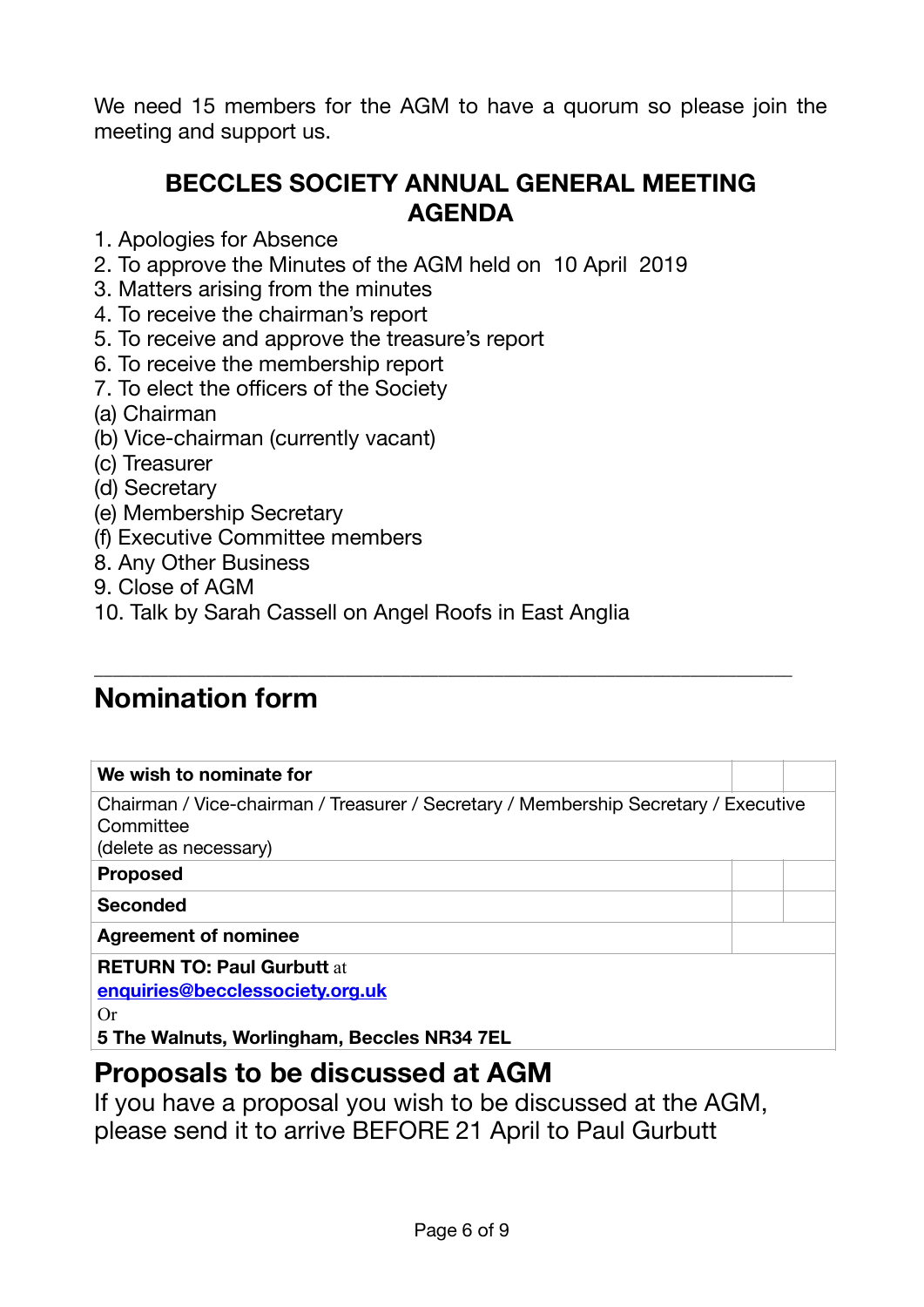

### **Angel roofs in East Anglia**  By **Dr Sarah Cassell**

Following AGM at about 7.30pm on 18 May at Hungate Church and by zoom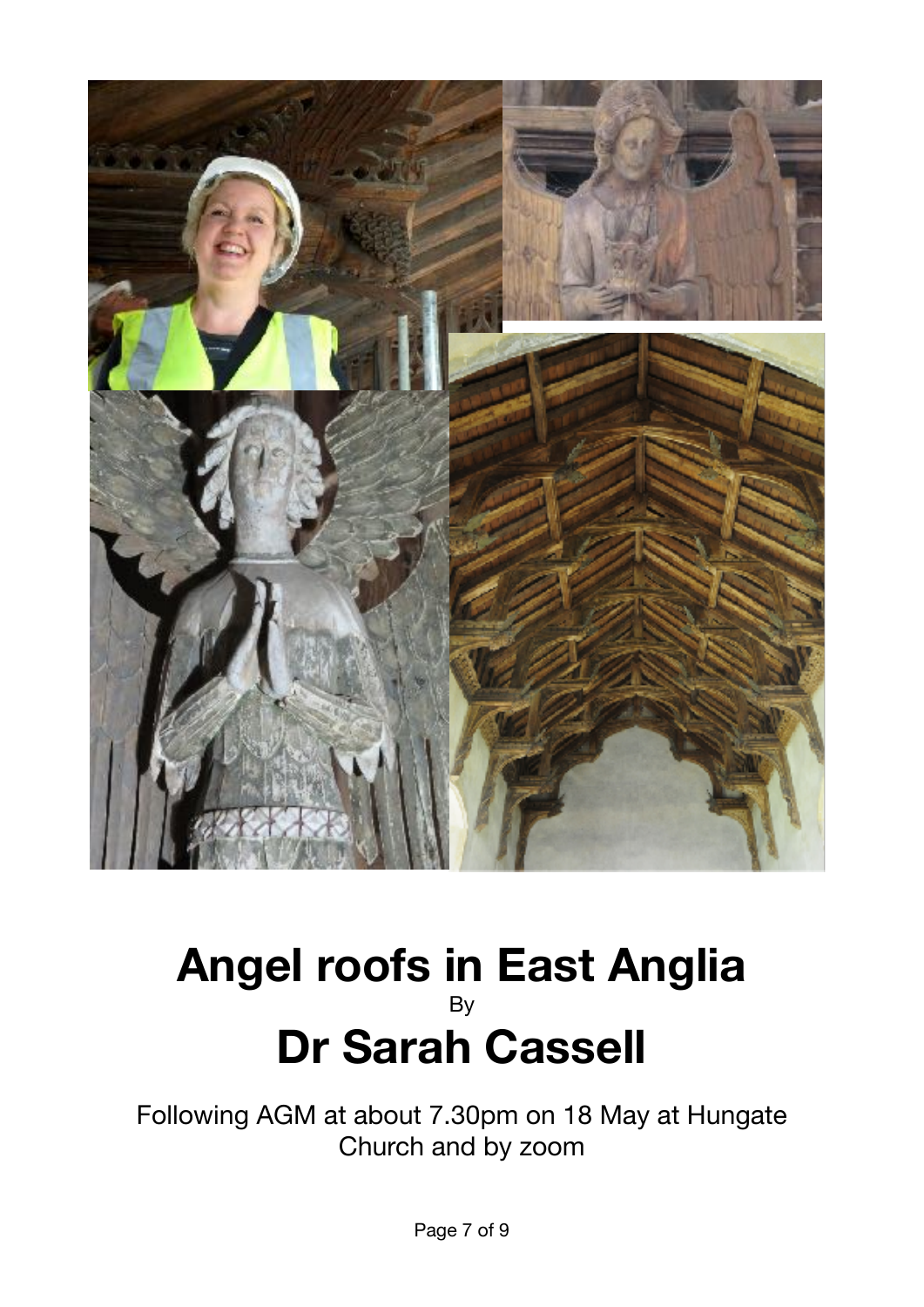# **Membership Renewal**

### **Please use the renewal form below This will also be available on the website**

Please complete payment form and return to the Treasurer: - Mr J Harris, 26 Hungate, Beccles, NR34 9TT

The current subscription is £7.50 per person per year.

For Standing Order or Bank Transfer, The Beccles Society bank account details are: -

| Account name:   | <b>The Beccles Society</b> |
|-----------------|----------------------------|
| Sort Code:      | 30-84-54                   |
| Account Number: | 37124068                   |

If you have any queries about payment please contact Jeff Harris as follows: -

Email (preferred method) ieffharris@btinternet.com

Telephone: 01502 717237

To: The Beccles Society (delete whichever is not applicable)

**A** I have renewed my/our subscription by Standing Order/Bank Transfer (please put your name as reference)

**B** I enclose a cheque to renew my/our Beccles Society membership

\_\_\_\_\_\_\_\_\_\_\_\_\_\_\_\_\_\_\_\_\_\_\_\_\_\_\_\_\_\_\_\_\_\_\_\_\_\_\_\_\_\_\_\_\_\_\_\_\_\_\_\_\_\_\_\_\_\_\_\_\_

 $\mathcal{L}_\text{max}$  and  $\mathcal{L}_\text{max}$  and  $\mathcal{L}_\text{max}$  and  $\mathcal{L}_\text{max}$  and  $\mathcal{L}_\text{max}$  and  $\mathcal{L}_\text{max}$ 

Signature(s)

Print Name(s)